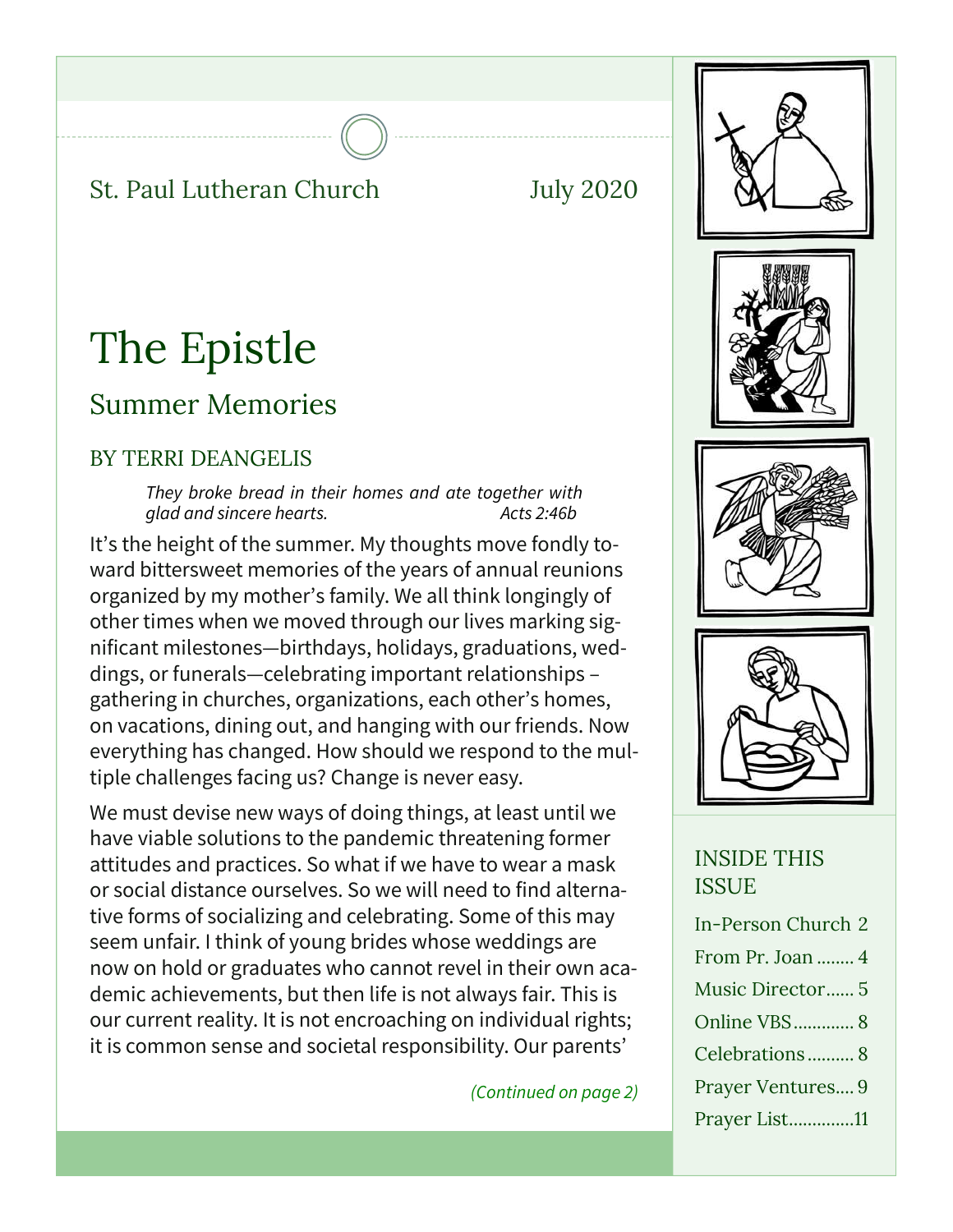#### NEW FLOORING INSTALLED!

The Capital Campaign Committee and many other volunteers have been busy while St. Paul's building has been closed, getting our new carpet and laminate flooring installed in the sanctuary! We hope to be able to see it in person sometime soon.

Special thanks to: Eric Bardes Kris Keith Jim Sturgill Bess Sturgill Christian Lohmeier Maddie Lohmeier Livee Lohmeier Mark Lohmeier, Spencer Lohmeier & Grant Lohmeier for their help during the installation.

The Capital Campaign Committee (Doug Lohmeier, Nelson Langefeld, Janet King, and Pat Coldiron)

### Summer Memories

*(Continued from page 1)*

generation endured numerous hardships during the Great Depression and WWII, rationing, delaying milestone events, and doing without what they wanted or needed. These two experiences did more to strengthen our parents' generation than any other events in their lifetimes.

If we profess to care about one another, we must act to protect and support each other. Is our love for family, friends, colleagues, neighbors, or institutions diminished by precautionary measures? I don't believe so. We can telephone, text, Skype, send cards and notes, simply enjoy being at home with our immediate families. We need to be concerned about the collective good, about improving everyone's lives, even if it means some personal sacrifices. We're all in this together, and we must learn to make the best of it for the sake of all of us. Are we?

> Peace in Christ, Terri DeAngelis

### "In-Person" Worship Resumes July 12th



*Please bring your mask if you have one.*

St. Paul will re-open for worship on July 12that 10:30am. We are all anxious to meet together again but the health and safety of each and every person is of utmost importance making it **essential for every person do a risk assessment** to determine when and if it is safe for them to return. As per CDC guidelines, consider age, fever, overall health,

travel the two weeks prior, and contact with others who may have COVID or may have been exposed to COVID-19. **Online worship will continue to be available indefinitely for those who need or want this option.**

*(Continued on page 3)*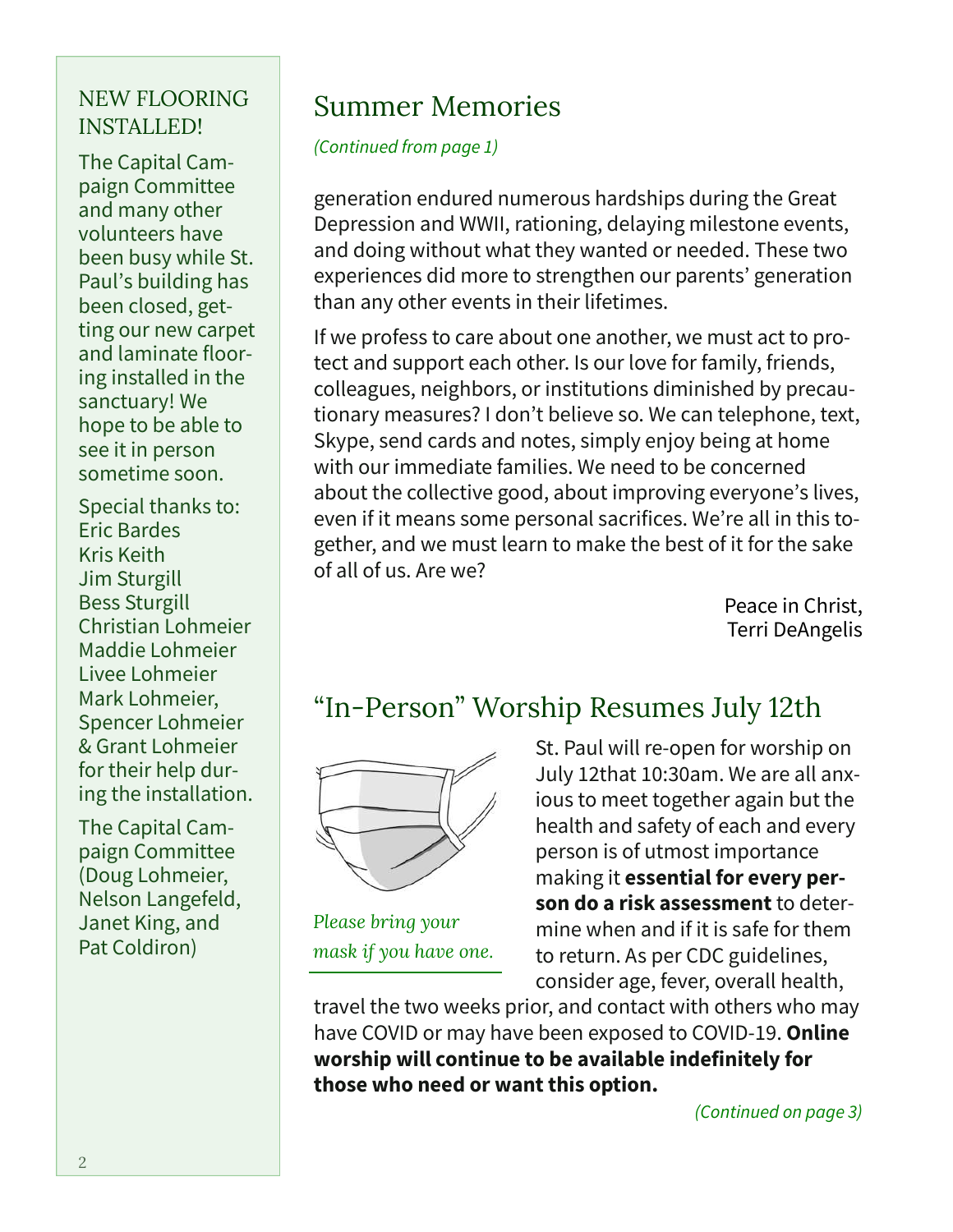### "In-Person" Worship Resumes July 12th

#### *(Continued from page 2)*

#### WHAT TO EXPECT AT WORSHIP

- Forehead **temperatures will be checked** at the door
- Everyone is asked to **wear a facemask**  unless prohibited by a health condition (children age 2 and under excluded). Please bring your mask from home, or we can provide one if needed.
- Use of the church facility will be limited to the **West side parking lot entry, sanctuary and first floor restroom.** These areas will be disinfected prior to worship.
- **Hand sanitizer** will be available at multiple locations.
- Cleaning supplies will be available in the restroom for those that would like to disinfect between uses on Sunday.
- There will be **no coffee and donuts.**
- **Socializing will need to take place outside** using social distancing. The narthex will only be used to enter or leave the sanctuary.
- There will be **no nursery or activity time.** Activity bags for kids will be disposable for taking home.
- Everything will look and feel different-The sanctuary flooring has been changed. **Nonessential items will be removed** including flowers, hymnals, etc for ease of disinfection.
- There will be **no paper bulletins** but a large screen down front, and also an electronic bulletin which you can download to your phone or digital device, if you prefer it to the large screen.
- There will be **no singing or communion** for now.
- **Tithes** can be deposited in a designated box rather than passing the plate. They can also be mailed or given online.
- **Service will be shorter** without singing, communion, passing the plate or passing the peace.

**Reserve your seat-** Please let us know when you plan to attend service in person so that we can plan seating with proper social distancing. You can call the church office at 513-821-0987 by Friday noon, or reserve online if you like. Online reservations can be made through the St. Paul Facebook page, in the Events section (at facebook.com/stpaulcincinnati) or at stpaulreading.eventbrite.com.

Thank you all very much for your patience, understanding and help as we move forward to continue the mission of St. Paul while preserving the health and safety of family and friends. Our social distancing practices and procedures for in person worship and meeting will change and evolve as we work through these challenging times. Stay safe and be well.

St. Paul Council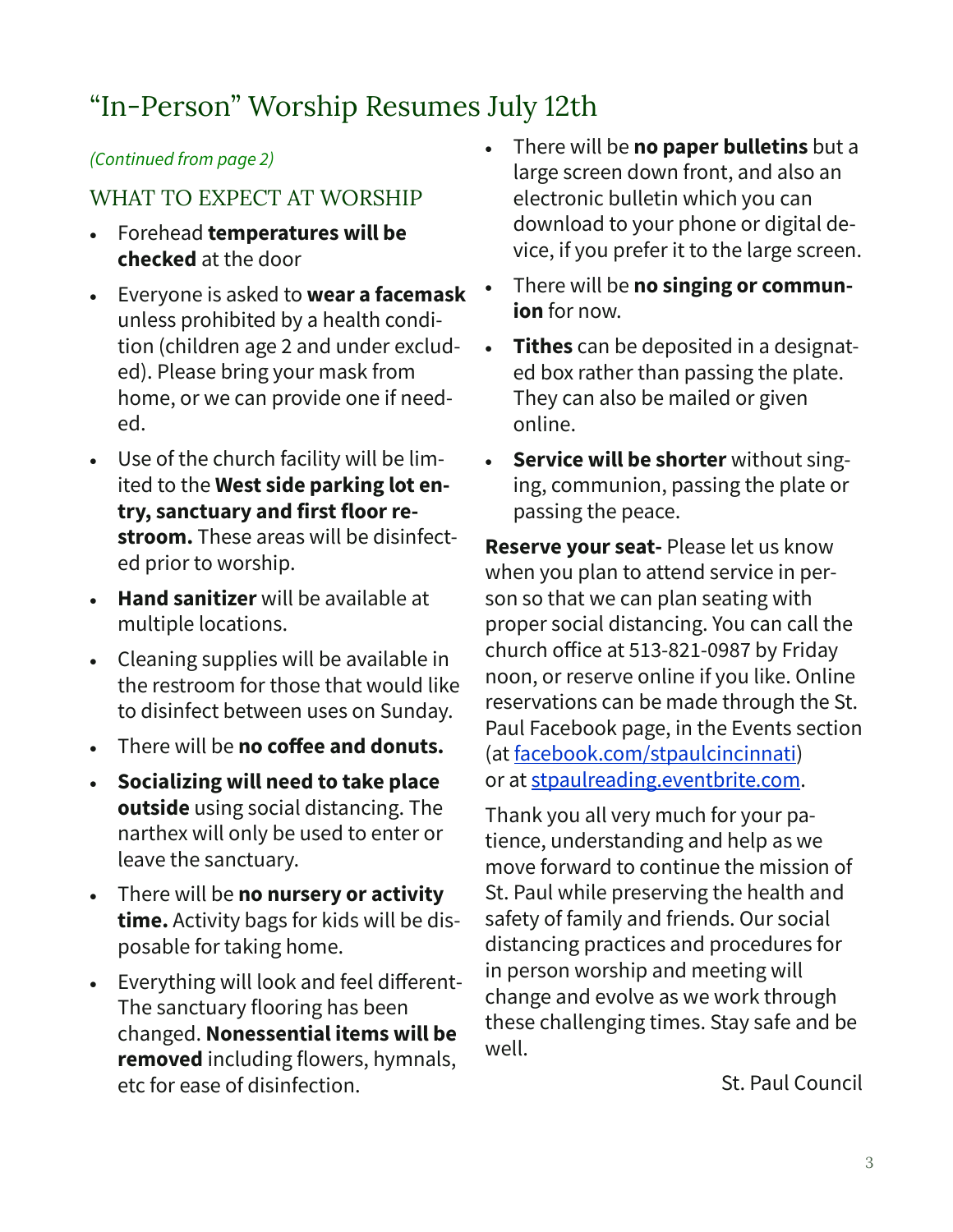### A Word from Pastor Joan

*"I give you a new commandment, that you love one another. Just as I have loved you, you also should love one another. By this everyone will know that you are my disciples, if you have love for one another."* John 13:34-35

Jesus gives this new commandment to his disciples just after unlovable Judas leaves the dinner and goes out into the darkness of the night on his errand of betrayal. It is a single command that overrides all of the rest.

After all, if we love one another, we will not kill each other, or steal from others, or bear false witness and gossip against our neighbors. When we have the love that Jesus commands us to have, we naturally will not act in ways that are harmful to others and ourselves. But the only way we can ever actually come close to living in such love for one another is if we are already keeping the first three commandments about loving and honoring God. We need to belong to God with all our hearts and minds in order to love others because often those others do things that hurt us terribly. Often those darn others we are supposed to love just aren't lovable, and they don't seem to love us back either.

One simple commandment: "Love one another." Yet our human nature makes this commandment tougher to keep than all the others. Jesus understood that when he said these words to his disciples. He knew they would be facing situations that required love because it is commanded, not because it is evoked by the actions of others. Jesus didn't say these words to offer a "suggestion" of how his

disciples are to live. He commanded them to love and told them that when they love others as he has loved them, it would be so noticeable, so counter the culture of the world in any time or place, that observers would know that they were his followers solely because of it.

Jesus says that this kind of love is a more obvious mark of a Christian than wearing a cross around your neck, or on your bumper, or even going to church. Jesus knew these words would be hard for 21st Century people to live by, just as they were hard for the early church fathers and mothers. Our current cultural moment of reflection on racial justice for people of color calls us to practice this now more than ever.

The only way we can attempt that kind of love is by remembering the kind of love Jesus shows us. His love is so great, he died for us, and rose from the dead on Easter so that we could share his love for us with others. We are an Easter people, living in Easter love and celebrating Jesus' Easter resurrection every morning. The power of the resurrection empowers us to love as Jesus did.

In July we will be experiencing a miniresurrection of our own at St. Paul. We are going to meet for in-person worship in our sanctuary for the first time in months. Many people have worked hard *(Continued on page 7)*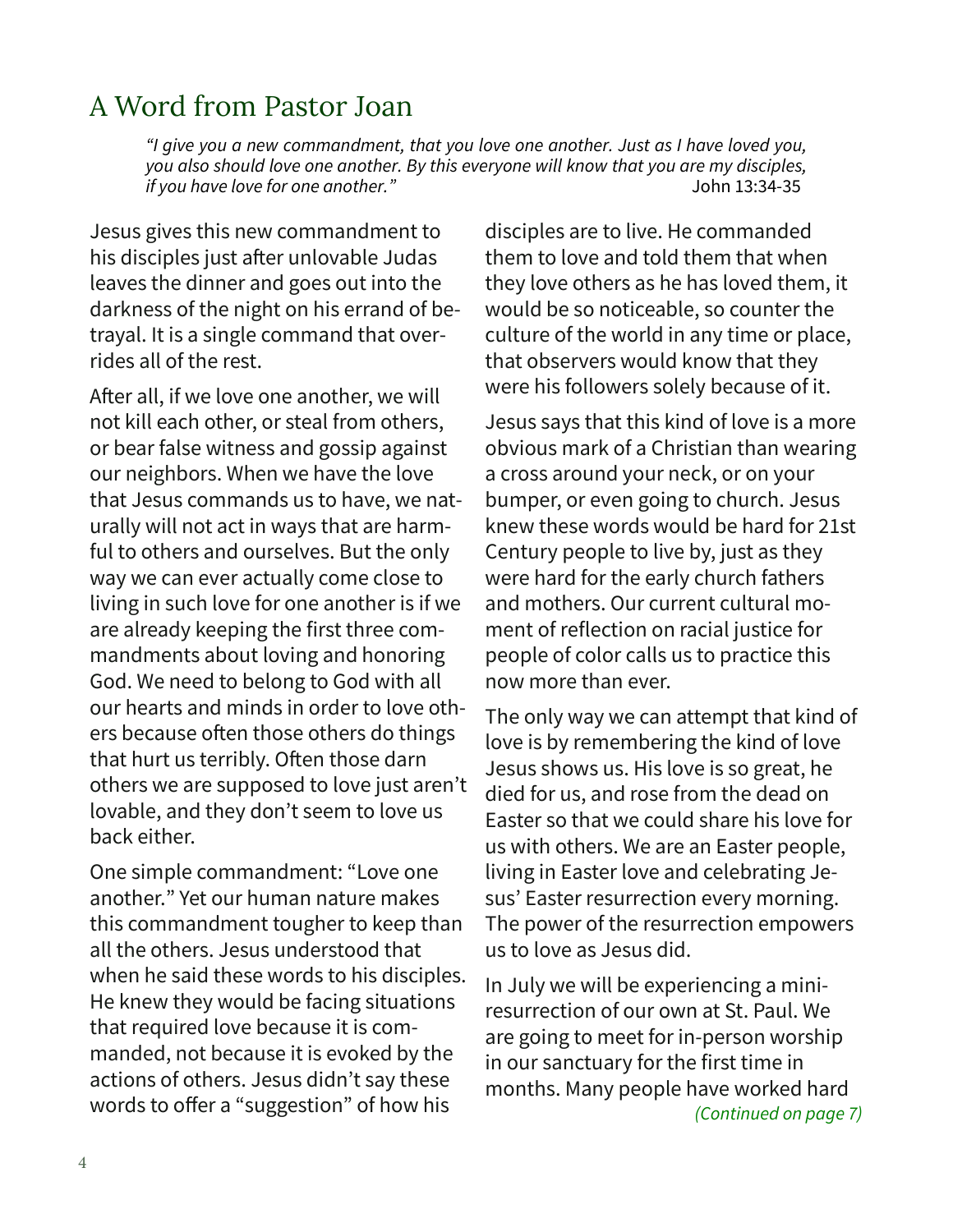### Great News From the Music Director Search Committee!



Council is pleased to announce that Kristopher Keith and Kathryn Wollenburg have accepted the positions of Music Director and Organist respectively. Kris and Kate

will begin these duties as of July 1st, 2020. Kris and Kate, along with their daughter Kathryn, live in Wyoming, Ohio and have been attending St. Paul for several years. Prior to this, the family had a long connection to the Lutheran Faith when they lived in the Columbus, Ohio area. Most of you have heard a sampling of their musical talents during the "on line" editions of our services during the current COVID-19 restrictions.

Kris has a master's degree in Music from Ohio State University. He was Director of the Adult Vocal and Handbell Choirs at Atonement Lutheran Church in Columbus, Director of Ohio State University Jazz Ensemble as well as several other musical groups at Ohio State. He plays all of the woodwind instruments and has performed in many musical presentations in the Columbus, Dayton and Cincinnati areas.

Kate has a degree in Music from Ohio State and a Juris Doctor from Capitol University Law School. She was Director of

Music Ministries at Atonement Lutheran Church in Columbus. She held other music positions at several other churches in the central Ohio area. Kate is currently Circuit Mediator for U.S. Court of Appeals for the Sixth Circuit, Cincinnati, Ohio. Prior to her current position, she held similar duties for several other court systems in central Ohio. Kate also plays the organ, piano and flute.

As you can see by this brief biography, Kris and Kate have an extensive musical background and we here at St. Paul are so blessed to have them lend their musical talents to our worship program.

At this time, I would like to thank the Music Director Search Committee for all their hard work which culminated in their recommendation of Kris and Kate to fill our Music Director position. The Committee, which was chaired by Cindy Mayhugh, and supported by Nancy Erbeck, Carolyn Koehl, Nick Huitger and Jack Wagner, worked long and hard, and we owe them a big "thank you."

I would also like to thank Carolyn Koehl for filling in as Music Director while we were without a Director. Her musical talents shone as a light during a very dark time.

I hope you share with me my excitement and joy that St. Paul's musical future is in the talented and capable hands of Kris and Kate.

> Nelson Langefeld Council President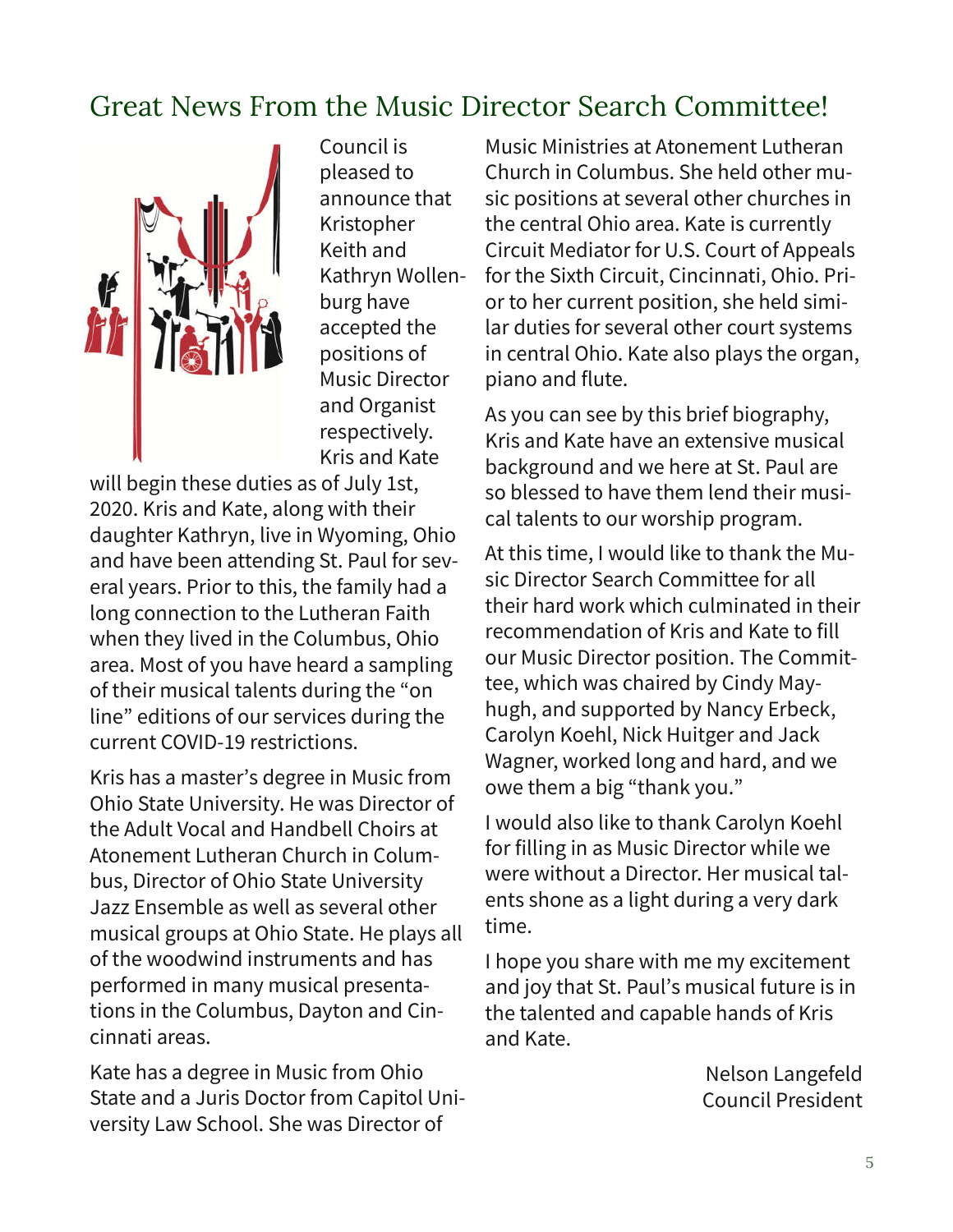### Presiding Bishop: "Witnesses To The Transcendent"

#### *This article was originally published in the June issue of Living Lutheran.*

An amazing thing happened in March. Churches were closed but more people came to church. Millions of us were complying with shelter-in-place and physical distancing recommendations from the Centers for Disease Control and Prevention (CDC), and state and local officials to stop the spread of the coronavirus. In a matter of days our lives were completely disrupted. The places where we sheltered became our offices, classrooms, day care centers and recreational facilities. Traffic dissipated—I was tempted to leave my house and drive unimpeded up and down the Kennedy Expressway just because it was possible.

Measures to slow the spread of the disease work against in-person gatherings. Coming together for worship wasn't possible. Maintaining 6 feet of distance between people, refraining from touching and wearing face masks aren't conducive to corporate worship. I was in a CDC briefing that pointed out that singing was right up there with sneezing and coughing in spreading the virus. Conventional all-together-in-the-building church was out.

So, what did we do? We found new ways of receiving the word and singing praise to God. All across this church, pastors and deacons, musicians and lay leaders created imaginative and fresh ways to worship. Virtual church, recorded church, livestreamed church happened everywhere. In parts of the country without sufficient Wi-Fi, congregations phoned each other, some on landlines. Pastors and deacons kept in contact with the people, and parishioners called each other. Worship resources to be used at home were shared. We might have been physically distanced, but we were not spiritually or socially isolated.

Many congregations and worship sites reported that online attendance was up and, in some cases, exceeded average Sunday in-person participation. People "attended" several services in a day. And we know that many attending online would never walk into one of our churches.

The problem comes when people confuse the sacred space with the Sacred.

Now, before we get too excited about this new evangelism tool, we need to consider factors that may have contributed to increased attendance—no sports, no Starbucks, limited travel, convenience. This won't last forever. But the restrictions imposed by the pandemic have made it clear that people are searching for hope and meaning and love. The gospel, the good news, the reality of God's unconditional love "poured into our hearts through the Holy Spirit that has been given to us" (Romans 5:5), is the message that people long to hear. It is life for the dying, water for the parched, food for the starving, liberty for the oppressed. God has entrusted this word, this evan- *(Continued on page 7)*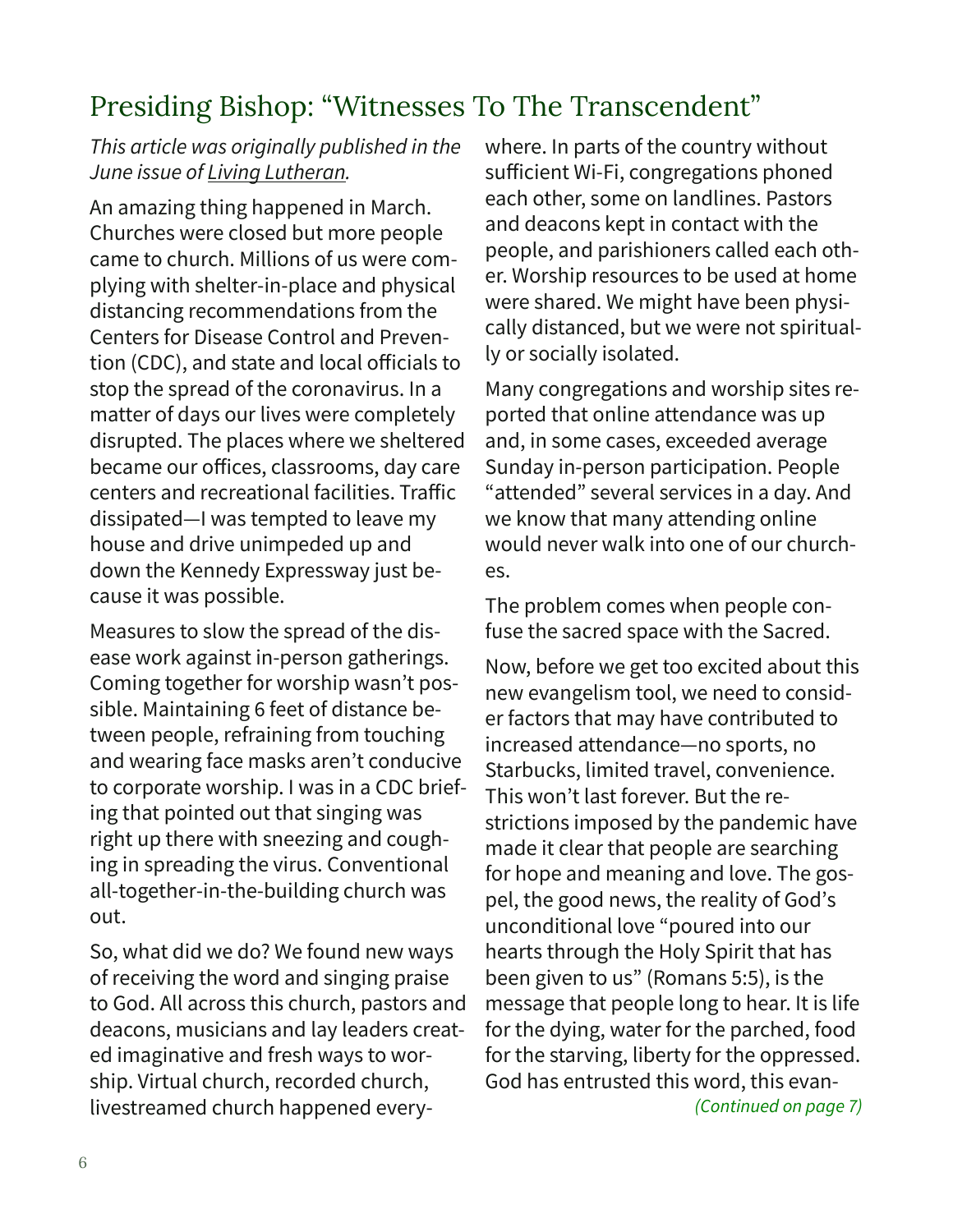### A Word from Pastor Joan

#### *(Continued from page 4)*

to design all the plans that are needed to make that experience as safe as possible for us all. Supplies have been ordered and protocols have been set up. However, no matter how hard we try to implement social distancing, hand sanitizing and deep cleaning, please remember there is still a degree of risk you will be taking on by attending.

As your interim pastor, I will be there to preside and preach for the few weeks that I will serve before Emily returns, but you should know that I will personally not be returning to in person worship at my home congregation after that. I have

health conditions that make me especially susceptible to complications from the novel coronavirus and I am not willing to take that risk when I can worship meaningfully via video. I want all of you to know that just because we have this option available, you do not have to be there if you feel the risk is too great for you. Please stay home if that is the case as we will be continuing to provide worship in video form. We understand your caution. Jesus wants you to stay safe and healthy, and so do we!

Celebrating Jesus' Easter Love with you, both in person, on paper and online,

Pastor Joan

### Presiding Bishop: "Witnesses To The Transcendent"

#### *(Continued from page 6)*

gelical word, to the church and has commissioned us to tell it.

People wonder what the post-COVID world and the post-COVID church will look like. No one, except God, knows for certain. Our experience with worshiping remotely has taught us at least two things: the word of God expressed in worship, lament and praise is not irrelevant. And people who find our congregations the building and people—intimidating or off-putting also long to be part of a community that witnesses to the life we have in Jesus.

I am praying for the day when we gather again. I miss going to church. Church, including the buildings, are sacred spaces. Human beings are drawn to places where they have experienced the holy. Congregations—buildings and people—are witnesses to the transcendent.

The problem comes when people confuse the sacred space with the Sacred. We must take care that our congregations don't become idols. Since we have concrete evidence that people who long to hear about the life, hope and grace that comes to the world through Jesus won't come into our churches, we need to go to

*(Continued on page 12)*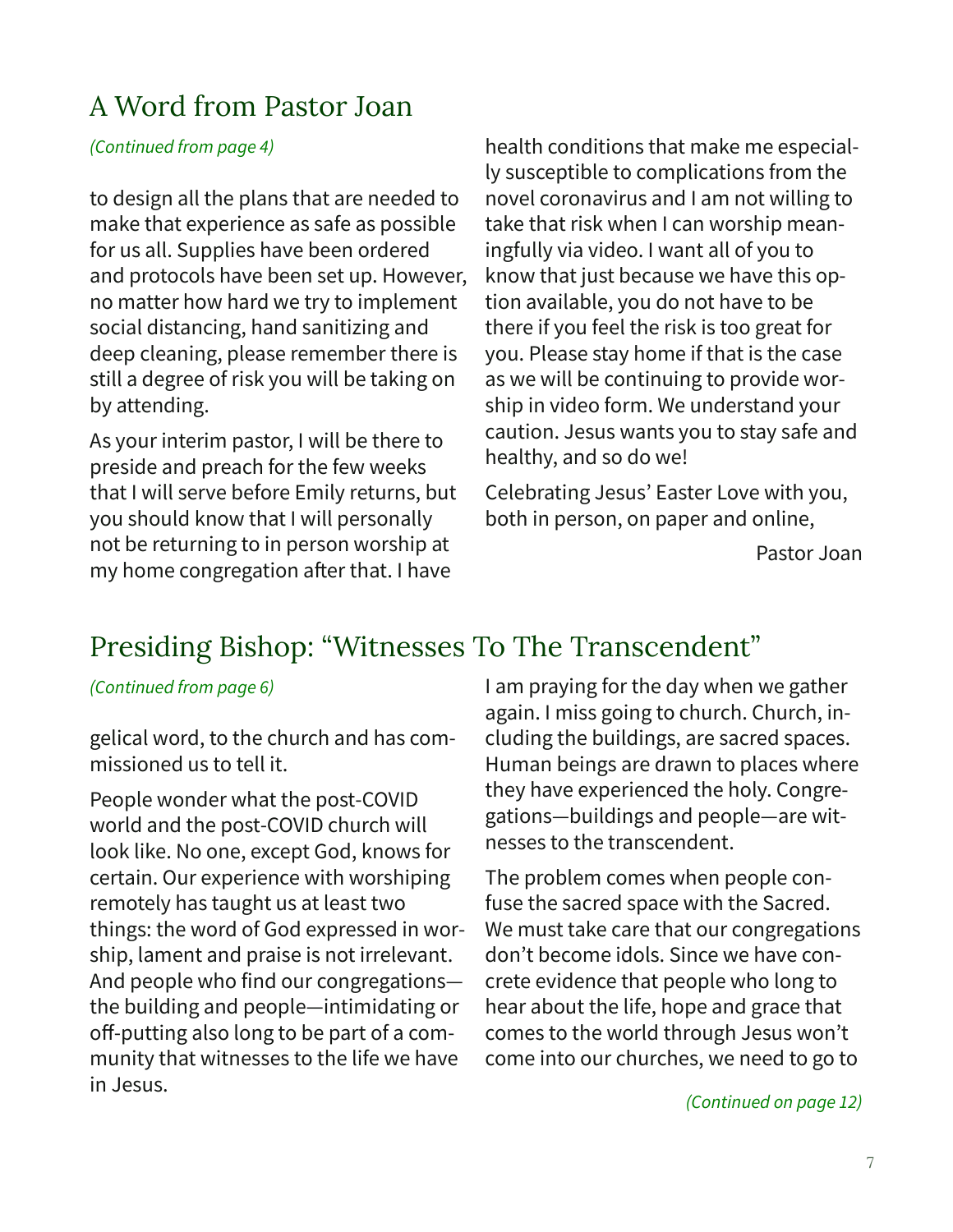#### NOONDAY PRAYERS: NEW FORMAT

Since St. Paul's building has been closed, we've been praying together at noon each day, both for our own needs and for the needs of our community and the world. (Special thanks to Terri and Leslie for coming up with this idea!) Starting in July, we are going to vary the format of these prayers a little, using a resource from the ELCA called Prayer Ventures. Prayer Ventures suggests a brief concern, event, or idea for prayer each day. We'll post these to our Facebook and Instagram accounts shortly before noon so that we can pray them together. The full set of prayer ideas for July also appears on pages 9 and 10 of this newsletter, in case you would like to have them on paper instead.

### VBS Takes On a New Look For 2020

Since traditional VBS has been cancelled this year due to Covid-19, we are putting together a virtual program for five days that will be sent out to the kids that have participated in VBS during the past two years through email. The program will also be available online through YouTube and our website. There will be a lesson, game or craft and song for each day. Addy Kruse is heading up the program which is scheduled to go out the week of July 27. Kate Wollenburg and Kris Keith will be doing the music. Other volunteers will be contributing craft and game segments. Sounds like fun!

*Day 1:* Creation story *Day 2:* Trust God in everything *Day 3:* Resurrection story *Day 4:* Seeing Jesus in others *Day 5:* Living out your faith

### Celebrations in July



- **1 Mark & Connie Lohmei-**
- **er**
- 3 Joy Niefield
- 6 Donald Hosea
- 7 Leslie Willet
- **7 Terry & Joyce McDowell**
- **8 Larry & Penny Huber**
- 8 Karen Dardeen, Don Grau, Evan Segar
- 10 David Hill
- 11 Lucy Sturgill
- 12 Donald Harris
- 15 Dennis King
- 16 Andrew Bardes
- 17 Linda Miller
- 19 Bradley Bronner, Elain Heskamp
- 21 Marty Lohmeier
- 23 Emma Hedges
- 27 Richard Fox, Mark Lohmeier
- 28 Cindy Reed
- **29 Taylor & Pr. Emily Beckering**
- 29 Cindy Mayhugh, Betty Pack
- 30 Carol Curless, Jeanne Fuller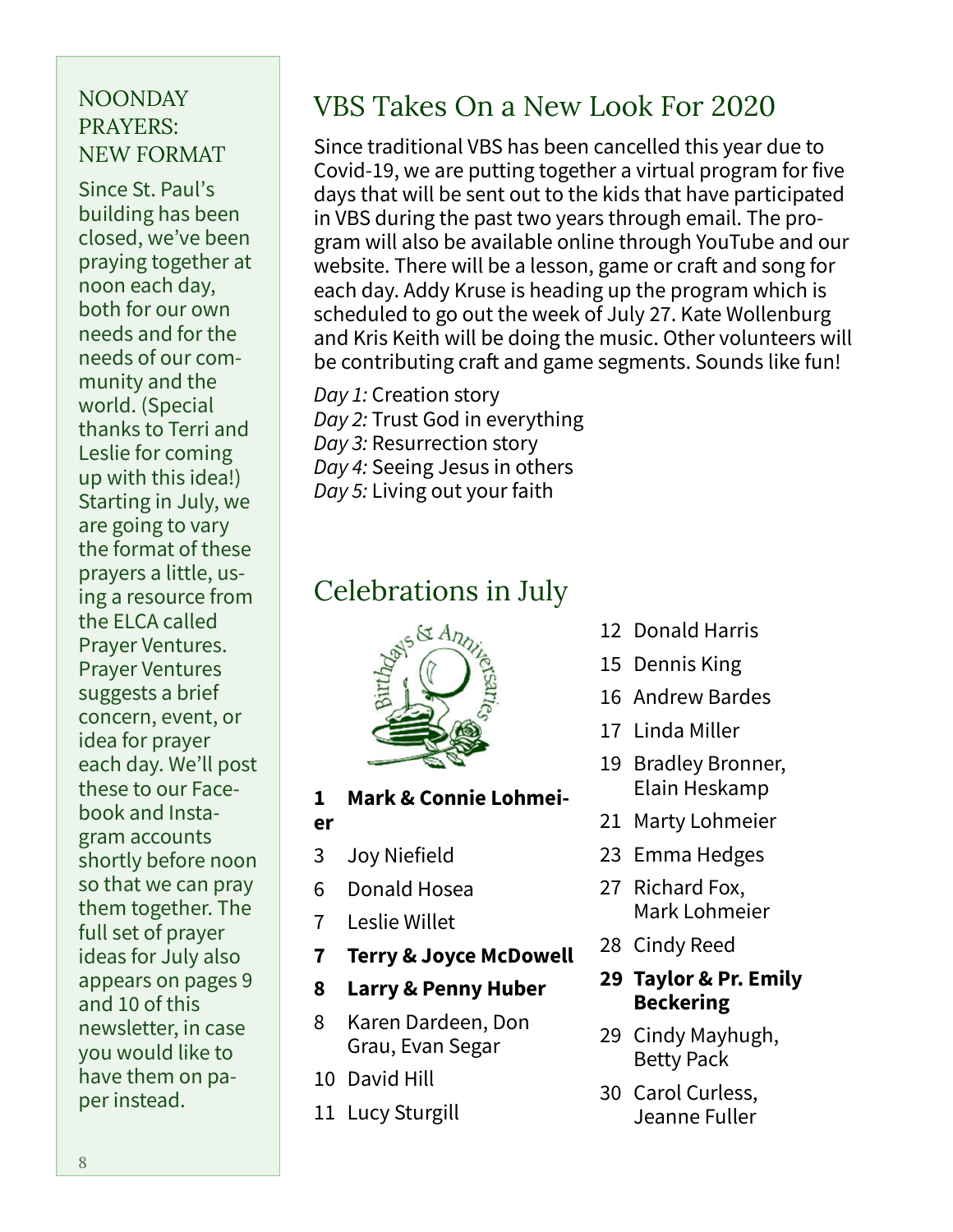| 7 We understand well Paul's struggle between the inclinations of human<br>nature and following the ways of God and teachings of Jesus. Pray for                 | 15 Give praise to God, for God's word is powerful, clear, true and trustworthy.                                                                                 |
|-----------------------------------------------------------------------------------------------------------------------------------------------------------------|-----------------------------------------------------------------------------------------------------------------------------------------------------------------|
| forgiveness and strengthened faith when we are weak or make poor                                                                                                | 16 Pray for businesses that are struggling or reopening or have shut down,                                                                                      |
| decisions; pray that we will be guided and encouraged by the Spirit of God                                                                                      | and for their owners, their employees and all the other people and businesses                                                                                   |
| that dwells within us.                                                                                                                                          | they impact. Ask God to help them make decisions and implement new health<br>precautions that take into consideration the well-being and needs of their         |
| 8 Thank God for our special relationship with the Episcopal Church, a full<br>communion partner with the ELCA since 1999. Pray for the church, its              | employees, the people they serve and their community.                                                                                                           |
| diverse ministries and its members and leaders, and pray that together we                                                                                       | 17 Pray for voting members of the Western North Dakota Synod gathered for                                                                                       |
| will find mutual support, new partnerships and new resources for the work<br>of sharing the gospel and serving our neighbor.                                    | a special meeting and elections, and for members throughout the synod who<br>will participate through livestreaming. Ask that the Spirit will strengthen,       |
|                                                                                                                                                                 | guide and encourage them in choosing leaders, proclaiming the gospel,                                                                                           |
| abounding in steadfast love. The Lord is good to all, and his compassion is<br>9 Give thanks that "the Lord is gracious and merciful, slow to anger and         | growing the church, serving our neighbor and doing God's work in an ever-<br>changing world.                                                                    |
| over all that he has made." Pray that our joy and thanksgiving will move us                                                                                     |                                                                                                                                                                 |
| to be witnesses to God's presence, grace and mercy in the world for the sake                                                                                    | 18 Give thanks that God's word is a light to our path throughout life that                                                                                      |
| of all people.                                                                                                                                                  | guides us in our baptismal journey, fills us with hope and joy, and illuminates<br>truth and justice.                                                           |
| 10 Pray for the 120 ELCA companion synods that connect our                                                                                                      |                                                                                                                                                                 |
| together we participate in God's mission, support each other, share our joys<br>congregations with Lutherans and ministries worldwide. Give thanks that         | world. Pray that the Spirit will renew our faith, trust and patience that God's<br>19 It is a painful, nagging reality that there are both good and evil in the |
|                                                                                                                                                                 | righteousness, judgment and mercy will reign when the end of time comes.                                                                                        |
| and sorrow, and use our gifts and resources to respond to human needs<br>and grow the church.                                                                   |                                                                                                                                                                 |
|                                                                                                                                                                 | 20 Give thanks for rostered ministers in our church who are active in call,                                                                                     |
| 11 Remember in prayer refugees and immigrants throughout the world and                                                                                          | on leave from call, awaiting call or retired. Praise God for their faith, gifts,                                                                                |
| at our borders who hope for and seek welcoming, safe communities where                                                                                          | caring leadership, example and sacrifices in response to God's call to a life of                                                                                |
| have access to health services, food and resources to meet their daily needs<br>they can reestablish their lives and raise their families. Pray that they will  | ministry and service.                                                                                                                                           |
|                                                                                                                                                                 |                                                                                                                                                                 |
| during this time of heightened vulnerability and isolation.                                                                                                     | 21 We are church together, many members of the one body of Christ. Pray<br>that the Spirit will unite us in our commitment to condemn sexism, anti-             |
|                                                                                                                                                                 |                                                                                                                                                                 |
| 12 Pray that we will sow the seeds of the good news of Jesus Christ without<br>trust the<br>bias or judgment as to how people will receive it, and that we will | Semitism, white supremacy and racism against indigenous people and<br>people of color, whenever and wherever these sins occur.                                  |
| Spirit to accomplish what God intends through our witness and service in                                                                                        |                                                                                                                                                                 |
| the world.                                                                                                                                                      | 22 Pray that, like God, we might be "merciful and gracious, slow to anger and                                                                                   |
| 13 Pause to reflect on the significance of the 50th anniversary of a Lutheran                                                                                   | abounding in steadfast love and faithfulness."                                                                                                                  |
| church choosing to ordain women in the United States. Give thanks for                                                                                           | 23 Pray for our ELCA colleges, universities and seminaries and their                                                                                            |
| the leadership, ministry and gifts of women who have served the church                                                                                          | faculties, staff and students as they work to adapt to and overcome the                                                                                         |
| throughout history and for those women who endured the hardships and                                                                                            | disruptions and difficulties posed by the COVID-19 pandemic. Pray that                                                                                          |
| work leading to the ordination of women.                                                                                                                        | educational experiences both in person and from a distance, enriching faith<br>faculty and staff will find effective ways of caring for students, continuing    |
| 14 Pray for Presiding Bishop Elizabeth A. Eaton, that God will sustain her                                                                                      | and helping students discern and prepare for their vocations.                                                                                                   |
| faith and strength and guide her leadership and decisions, particularly                                                                                         |                                                                                                                                                                 |
| when we<br>during this difficult and uncertain time in our church and society<br>are looking to her for guidance and vision.                                    | 24 Pray that we will be filled with and led by the Spirit so that our actions,<br>words and faith reveal who we are - children of God, followers of Christ      |
|                                                                                                                                                                 |                                                                                                                                                                 |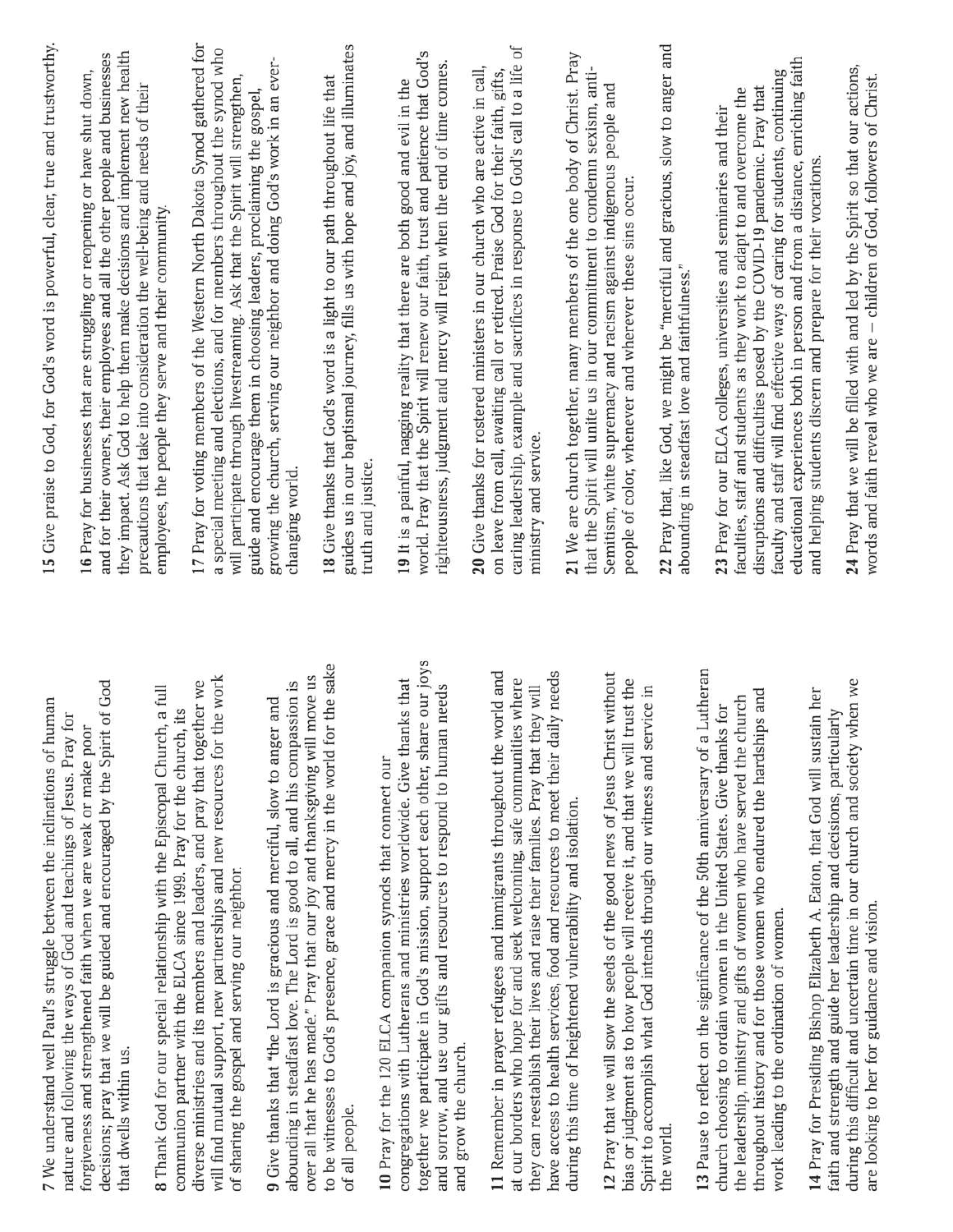a source of joy and thanksgiving. the congregations of the Evangelical Lutheran Church in America. care, assistance and support. and confidence and meet the needs of the people for whom they provide and seek safe, meaningful work that will help them develop self-sufficiency discoveries for the well-being of all people and our planet steward creation with a long view of sustaining future generations. Pray condition, solve complex problems that cause us suffering, and restore and and explorers who strive to better understand creation, improve the human and all humanity. and praise to God for desiring joy, healing, renewed life and freedom for us our faith, comfort and encourage us, guide us in loving our neighbor, and be 27 Pray that we will continue turning to and prayerfully studying Scripture myths, traditions handed down and false promises about the kingdom of God understand the kingdom of heaven, and to be cautious in embracing cultural we might stay well-rooted in Scripture and the teachings of Christ to better church, serving our neighbor and doing God's work in an ever-changing world. and encourage them in choosing leaders, proclaiming the gospel, growing the for the South Carolina Synod Assembly, that the Spirit will strengthen, guide Contact info@elca.org for additional information. Evangelical Lutheran 31 Lift up in prayer our neighbors who are unemployed or underemployed that they will make wise, responsible and just use of their research and 30 Give thanks for the special gifts, skills and minds of scientists, researchers absolutely nothing - that can separate us from God's love in Jesus Christ. 28 What gives you cause for happiness and hope these days? Give thanks 26 How do you envision and understand the kingdom of heaven? Pray that 25 Remember in prayer the leaders, voting members and others gathered Telephone: 800-638-3522, ext. 2458 Church in America, 8765 W. Higgins Road, Chicago, IL 60631-4101 This resource may be copied and shared among members and friends of 29 Praise God for the joy and reassurance of knowing that there is nothing - individually and together. Pray that doing so will strengthen and deepen  $\mathbb{I}$ help in trouble." 45 the ongoing concerns of our members, communities and nation. congregations and discern what is appropriate, safe, caring and respectful of 6 Pray for wisdom and patience as we navigate how to gather as the good news, spread truth and invite others to believe 5 Give thanks that God's love and truth are revealed to us through faith in freedom, justice and voice. and accompany our global neighbors and companion churches striving for liberty, work to change our society where there is injustice and oppression. 4 Ask God to help us cherish and not abuse the blessings of freedom and emotional needs. to serve as God's hands and voice in caring for their spiritual, physical and responders, nurses, doctors and hospital employees, and to show us how 3 Ask the Spirit to help us express our gratitude and concern for first the psalmist who proclaims, "God is our refuge and strength, a very present 2 Give thanks for God's ever-present love and care, and for the message of being and restoration of our communities. isolated and lonely, and aiding organizations that work for the health, wellproviding food and basic necessities for people in need, reaching out to the and caring for our neighbors, responding to the global impact of the pandemic, persistent in our generous support for the mission of the church: comforting 1 As this time of stress and uncertainty continues, pray that we will be prayers for the life and mission of this church. of our neighbors, communities and world. Thank you for your continued outreach ministries of the ELCA, as well as for the needs and circumstances Jesus Christ and that the Spirit is at work inspiring and equipping us to share These petitions are offered as guides to prayer for the global, social and Evangelical Lutheran Church in America God's work. Our hands PRAYER VENTURES - JULY 2020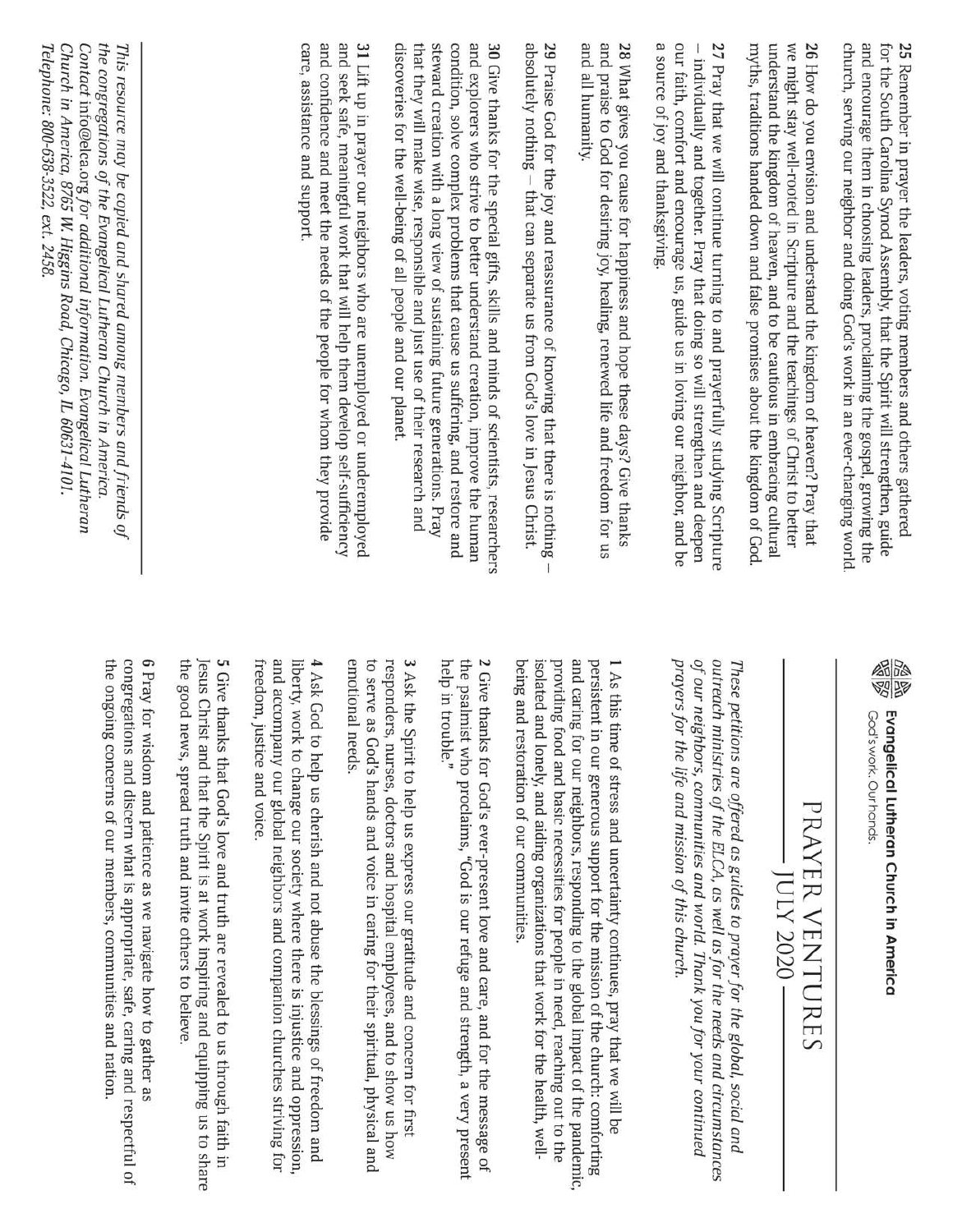### Our Life Together

**For emergency pastoral care,** please call the after-hours line at 513-760-5884.

**If you have requests for the Prayer Chain,**  call Penny Huber, 513-931-6420. To remove people from the list, contact the office.

We pray for **Mary and her granddaughter Kyra** (friend of Paul Pieper); **Berkeley** (Carol Curless's great-grandson); **Pr. Lisa Bernheisel; Louise Barry; Teresa Bell** (former member); **Stephen Black** (Kim Coulehan's nephew); **Bobby** (Christian Lohmeier's friend); **Brett**  (Kings' step-nephew); **Jodie Calhoun; Christian; Kathy Curless; George Demetriades**  (Portmanns' friend); **Katie Demopoulos**  (Diana Hawkins's niece); **Hazel Deuble** (Carolyn Koehl's aunt); **Dick** (Linda Miller's brother); **Jeremy Doan** (Jean Winkle's grandson); **Jerry Doan** (Jean Winkle's son-in-law); **Norb Eble** (Portmanns' friend); **Eckerle and Wuestefeld families; Tom Eckerle** (Les Eckerle's cousin); **Lee Erbeck; Larry Faulkner**  (Freda's son); **Justin Feldman** (Bess Sturgill's father); **Ben Ferguson** (Les Eckerle's cousin); **Micki Ford** (Fords' niece); **Jeanne Fuller; Scarlett Gally** (Beth Wernery's great-niece); **Clara Garcia** (Cindy Mayhugh's sister); **Nathaniel Gibson** (Les Eckerle's step-nephew); **Hannah; Matthew Harrison** (Seals' neighbor); **Sandy Hatcher** (Linda Holt's sister); **Elain Heskamp; Richard Hoffman** (Cindy Mayhugh's brother); **Andrew Horton; Ellen Hunter** (Jeni Cathcart's grandmother); **Jo and her daughter** (Jeanne Fuller's friends); **Joan**  (Penny Huber's friend); **Kate** (granddaughter of Dennis King's friend); **Dennis King; Jay King** (son of Jamie King); **Loretta Kombrink**  (Marilyn Portmann's aunt); **Lewis Laine** (Chet Laine's brother); **Richard Lane** (Elinor Schieman's nephew); **Regina Laursen** (Portmanns' friend); **Carroll Mayhugh Sr.** (Carroll Mayhugh's father); **Samantha Mersch** (Mayhughs' daughter, Sarah Papin's sister); **Tony Meyer**  (Portmanns' nephew); **Jessica Mink** (Donald Harris's cousin); **Doris Minton; Barbara and Jack Moorhouse; Jean Nolte; Ervin Oerther**  (Portmanns' brother-in-law); **Ann Ohr** 

(Barbara Moorhouse's cousin); **Richard Osborn** (Betty Pack's brother); **Rosie Osborn**  (Betty Pack's sister); **Eric Papin; Richard Peterson** (Shirley Harbaugh's brother); **Don Pflieger** (Kings' brother-in-law); **Ginny Pape; Linda Perin** (Moorhouses' cousin); **Paul Pieper; Faith Pirrmann; Pat Popplewell** (Dennis King's friend); **James Savoy** (Jean Winkle's great-grandson); **Shawn Schnetzer** (Sturgills' cousin); **Sheila Schultz** (Betty Pack's friend); **Brenda Schumacher** (Marilyn Portmann's friend); **Shannon and Dane** (friends of Riddle family); **Keith Shupe** (father of Kelly Shupe); **Jason Simpson** (Freda Faulkner's grandnephew); **Elizabeth Smith** (Elain Heskamp's sister); **Scott Songer; Judy Songer** (friends of Jean Winkle); **Crosley Spelman** (Spelmans' grandson); **Jack Spelman; Britney Jean Teems** (Jean Winkle's granddaughter); **Teresa**  (friend of Marty Lohmeier); **Randy Thaman**  (friend of Marie Calhoun); **Geri Toland** (Carole Replogle's neighbor); **Treasure** (Les Eckerle's cousin); **Ralph Turner** (friend of Dennis King); **Jack Wagner; Daryl Wesselman** (Betty Pack's granddaughter); **Jean Winkle; Susan Winkle**  (Jean Winkle's daughter-in-law).

We pray for those with ongoing health concerns who are unable to come to church every week: **Louise Barry, Jack and Barbara Moorhouse, Jean Nolte, Heather Segar.**

We pray for our armed forces members: **Graham Barton** (Fords' neighbor); **Paul Cordes**  (Elinor Schieman's grandson); **Victoria Derry**  (Elinor Schieman's great-granddaughter); **Jared Forst** (Jim and Loretta's grandson); **Beau Glenn** (Karen Koehl's son-in-law); **Kylie Hahn**  (Gretta Hahn's granddaughter); **Donald Hosea**  (Karen Koehl's son); **Samuel McLoughlin** (friend of Cindy Sieckman); **Scott Minton**  (Doris Minton's son); **Jobeth Ramirez** (friend of Karen Koehl); **Joshua Rodriguez** (friend of Karen Koehl); **Trent Schwegman** (cousin to the Erbecks and Fords); **Dustin Silvey; Mack Thompson** (Freda Faulkner's grandson); **Alex Wisecup** (son of Nadine and Barry Wisecup).